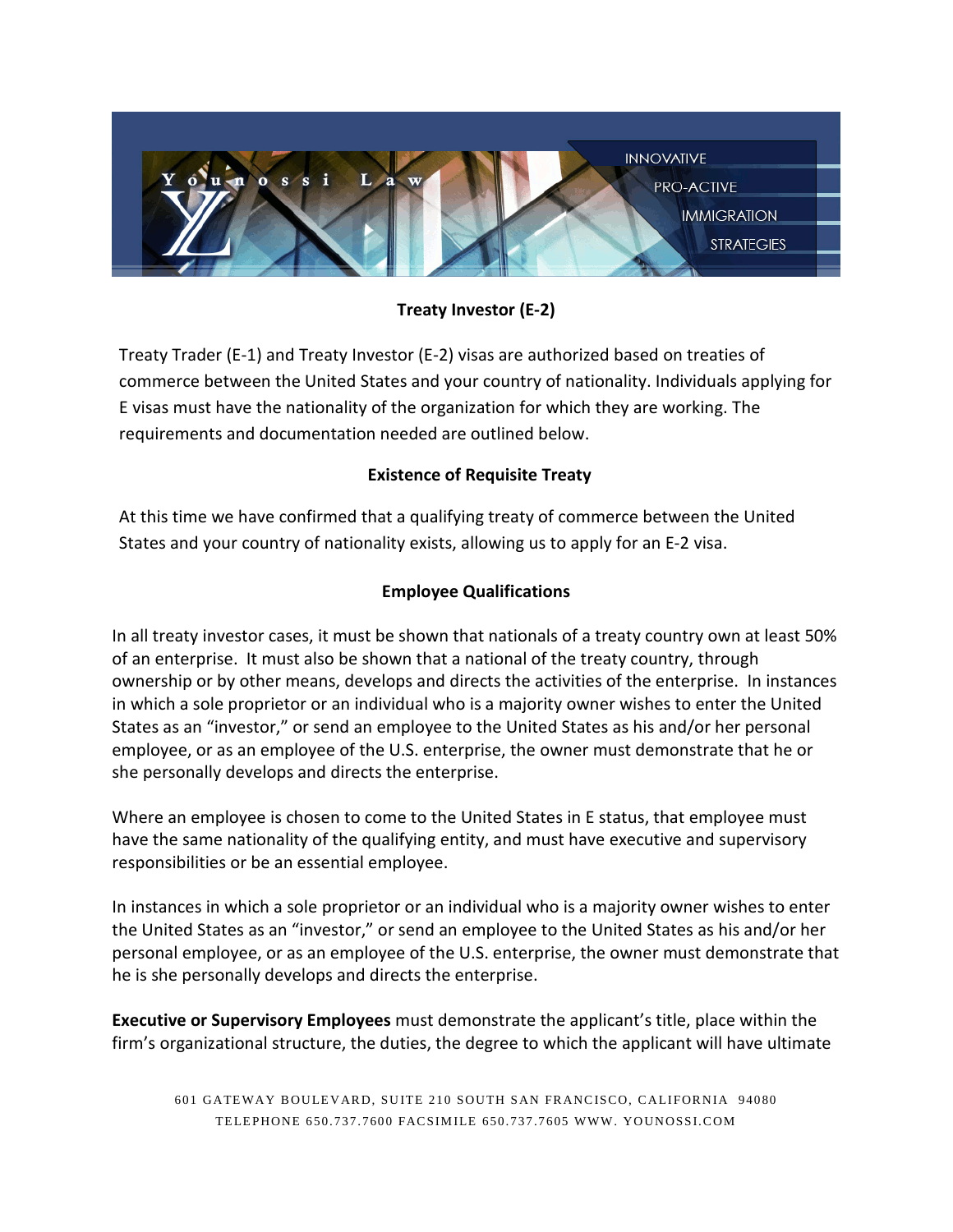control and responsibility for the firm's overall operations or a major component thereof, and the number of skill levels of the employees the applicant will supervise, the level of pay, and whether the applicant possess qualifying executive or supervisory experience. We will gather this information through questionnaires.

**Essential Employees**: The regulations provide E visa classification for employees who have special qualifications that make the service to be rendered essential to the efficient operation of the enterprise. The employee must possess specialized skills, and such skills must be needed by the enterprise.

In assessing the specialized skills, the consular offices will consider the degree of proven expertise, the uniqueness of the skills, the function of the job and the salary the skills command. In assessing the duration of essentiality, the consular officer will look toward the period of training needed to perform the contemplated duties, and in some cases, the length of experience and training with the firm. Additionally, the consular officer may look toward the availability of U.S. workers in assessing the specialized nature of the applicant's skills.

#### **Foreign Corporate Requirements**

• The Individual and Business must Possesses the Nationality of the Treaty Country

The treaty trader or investor must, whether an individual or business, possess the nationality of the treaty country. The nationality of the individual is determined by the authorities of the country of which the alien claims nationality. The nationality of a business is determined by the nationality of the individual owners of that business. In corporate structures one looks toward the nationality of the owners of the stock. If a business in turn owns another business, then nationality of ownership must be traced to the parent company.

• Investor must have invested or be actively in the process of investing

Whether or not the applicant has or actually is in the process of investing is determined by the consular officer based on the following criteria:

The investor must demonstrate possession and control of the capital assets, including funds invested:

- 1. This requires proving the origins of the funds (i.e. savings, gift, inheritance, etc.), and control and possession of the funds (generally through bank account statement).
- 2. The funds invested must be subject to partial or total loss if business fortunes reverse. This means any loans secured by the assets of the enterprise in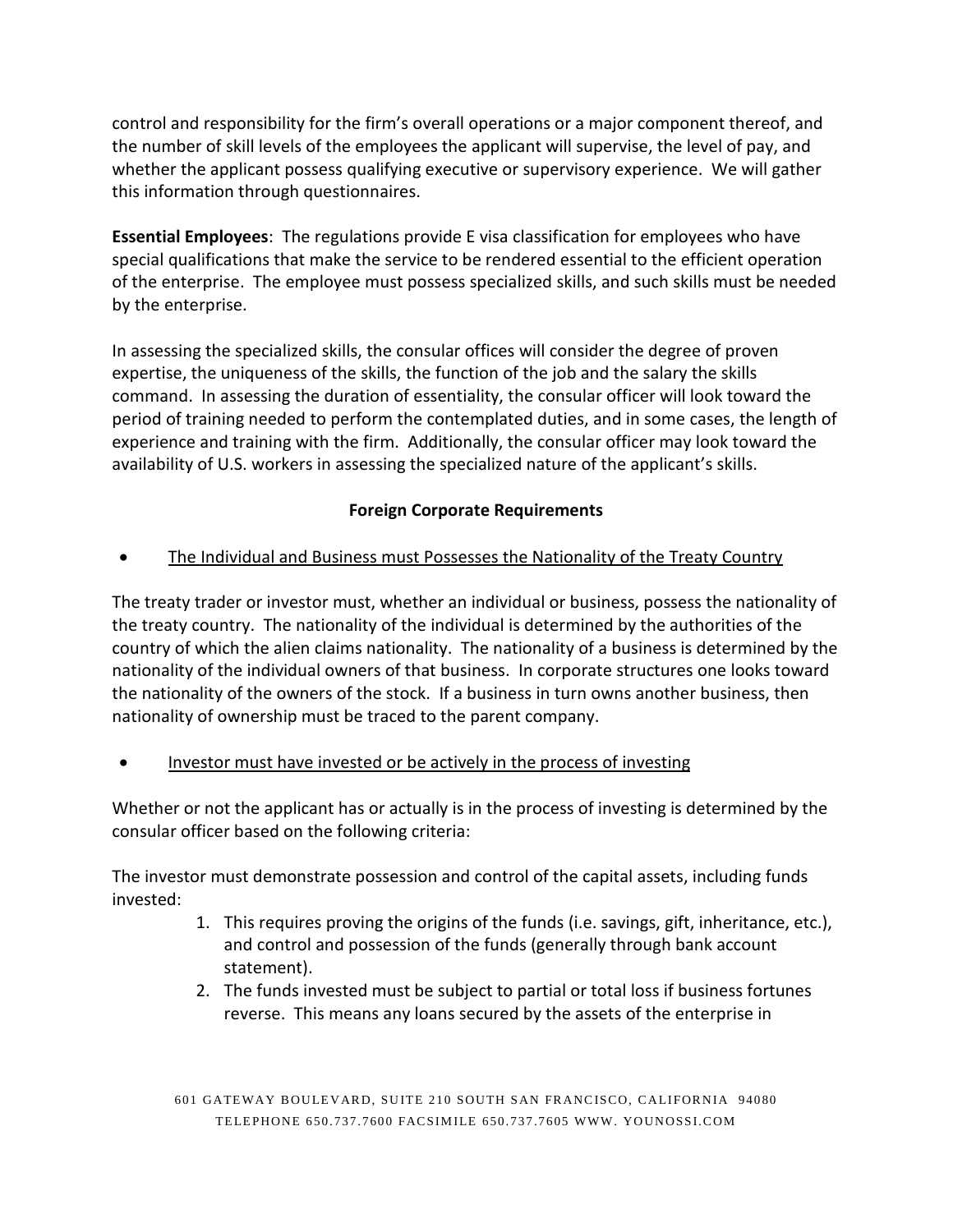question (as opposed to those secured by personal assets) cannot be counted toward investment.

3. The funds must also be irrevocably committed – where you are in the process of investing, the start of actual business operations must be close. Mere intent to invest or possession of uncommitted funds in a bank account, or even prospective investment arrangements entailing no present commitment will not qualify.

## The Investment must be Substantial

While there is no set dollar amount to constitute substantial, the capital invested for E-2 visa purposes requires that the amount be substantial in proportion to the total cost of either purchasing an established enterprise, or creating the type of enterprise under consideration (a business plan will provide some guidance in this regard). For a newly created business it is the actual cost needed to establish such a business to the point of being operational. The lower the cost of the business, the higher a percentage of investment is required. Therefore, investment of 100% or a higher percentage would normally qualify for a small business of \$100,000 or less.

• The Enterprise must be More than Marginal

The investment cannot be for the sole purpose of earning the investor a living. An applicant is not entitled to E-2 classification if the investment, even if substantial, will return only enough income to provide a living for the applicant and family. Therefore, income anticipated to exceed that is necessary to support self and family would meet this test.

In the alternative, where income is small or non-existent at the time of filing, the consular officer will look at economic impact of the business. The business must have the capacity, present or future, to make a significant economic contribution. This projected future capacity should generally be realized within five years from the date of filing. We will therefore need to submit a reliable business plan to verify capacity to realize a profit within a maximum five year period.

## **DOCUMENTATION NEEDED**

In order for us to further assess the viability of the E-2 visa, please provide the following documentation at this time. Depending on the content of the documentation provided, we may have to request additional/alternative documentation and/or revisit the viability of this visa category: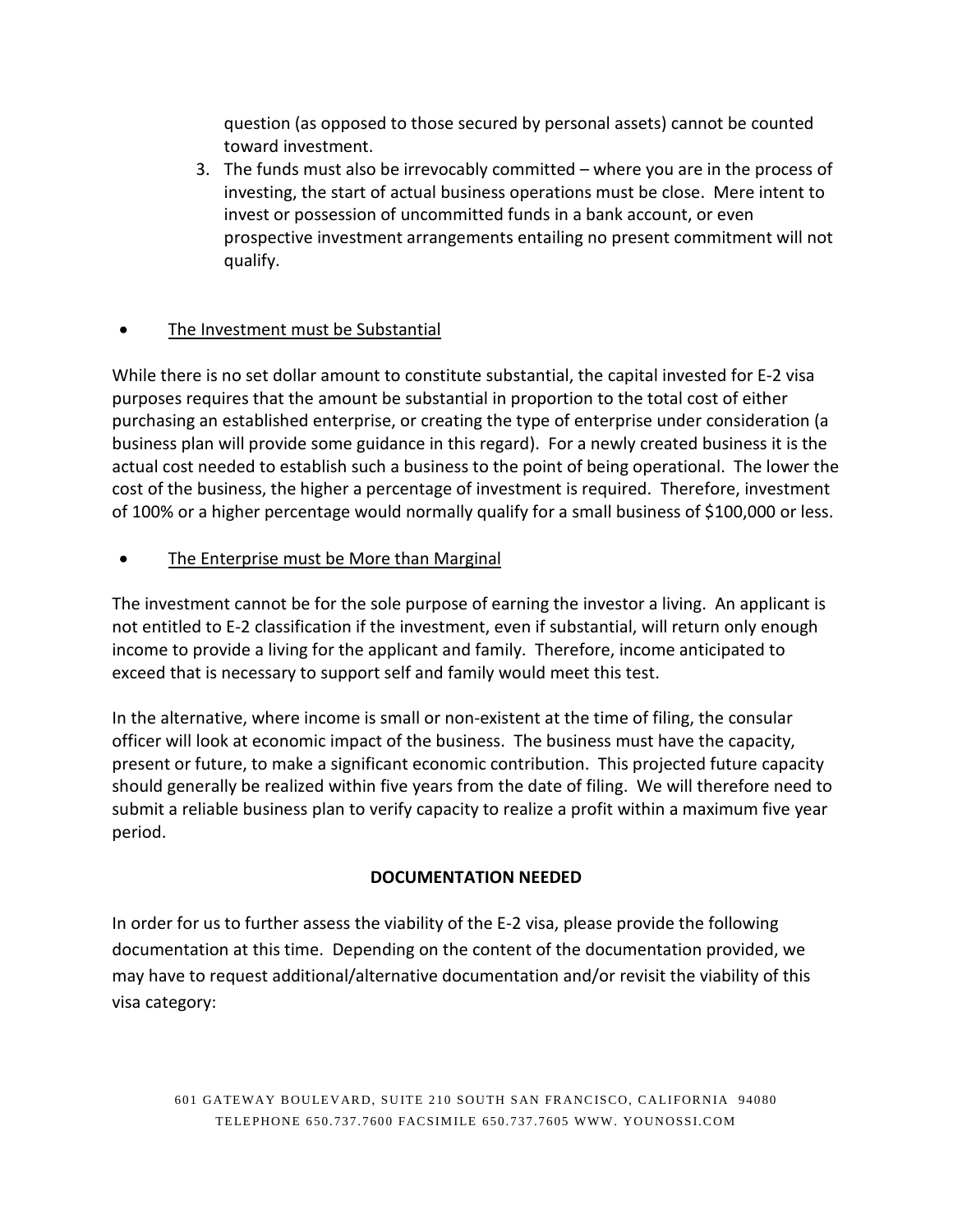#### **FOREIGN ENTITY EXISTENCE DOCUMENTATION:**

Annual Reports (including security filings with foreign stock exchange);

Articles of Incorporation;

Income Tax Returns or Financial Statements for the last 3 years;

Trade/Business Operation Certificates;

Government issued documents indicating operation of business

Documentation documenting ownership – documentation of capital distribution, and ownership structures

Most recent financial statements

Profit and Loss Statements

Corporate tax returns (for the past 2-3 years where available (if this is a new office please see documentation request below

#### **US COMPANY DOCUMENTATION:**

Annual Reports (SEC 10-K);

Stock Certificates and Stock Journal Entries or other records of ownership;

Article of Incorporation,

Partnership Agreements

Any other relevant documentation showing existence and at least 50% German ownership

Most recent financial statements

Profit and Loss Statements

Corporate tax returns for the past 2-3 years where available (for new offices, please see

601 GATEWAY BOULEVARD, SUITE 2 10 SOUTH SAN FRANCISCO, CALIFORNIA 94080 TELEPHONE 650.737.7600 FACSIMILE 650.737 .7605 WWW. YOUNOSSI.COM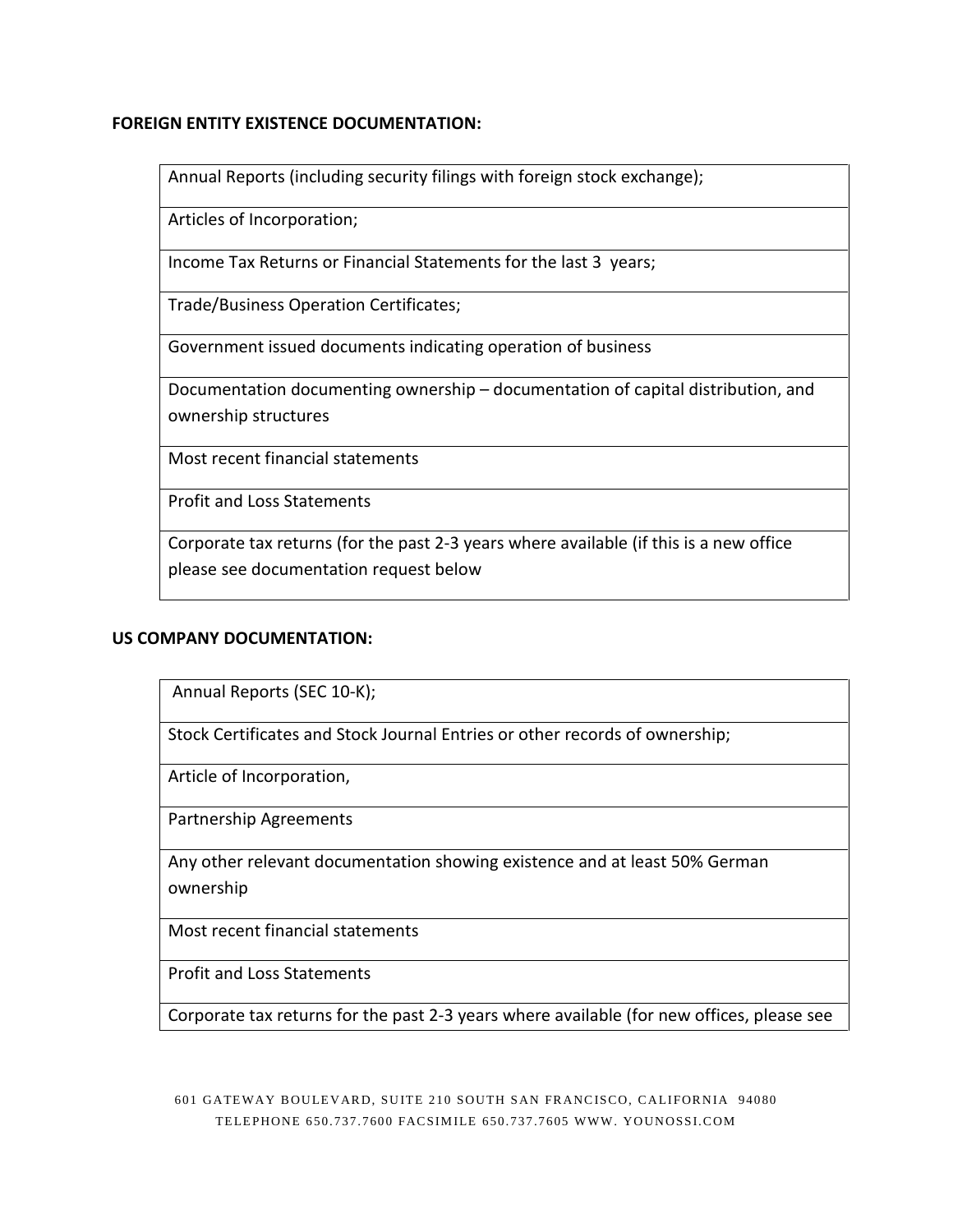provide lease documentation, business license, bank statements, etc.)

#### **EVIDENCE OF INVESTMENT:**

Documentation of any and all investments made in the U.S. entity, including:

- Value of purchased and leased of equipment,
- moneys spent on attorneys, consultants and other professionals in establishing the business,
- dollar value of rights to intangible or intellectual property,
- a five year business plan showing intended growth and cost figures for additional assets needed to run the business,
- office leases,
- clients lists for whom you will be providing services and contracts for services with those client;

Wire transfers and other evidence establishing the amounts spent toward and irrevocably committed toward the U.S. business

**EMPLOYEE POSITON ORGANIZATIONAL CHARTS (we will capture most of this information through questionnaires and will let you know where additional documentation is required. We will need an corporate organization chart either way):**

Description of job duties to include specialized skills needed for the performance of duties in the United States. Please indicate anticipated duration of job duties, as well as why these are urgent and essential to the operation of the company.

Diploma, resume, job training certificates demonstrating or in support of specialized skills (where applicable)

A charts referencing the employee/beneficiary's position within the foreign organization including direct reports and beneficiary's superiors up through senior